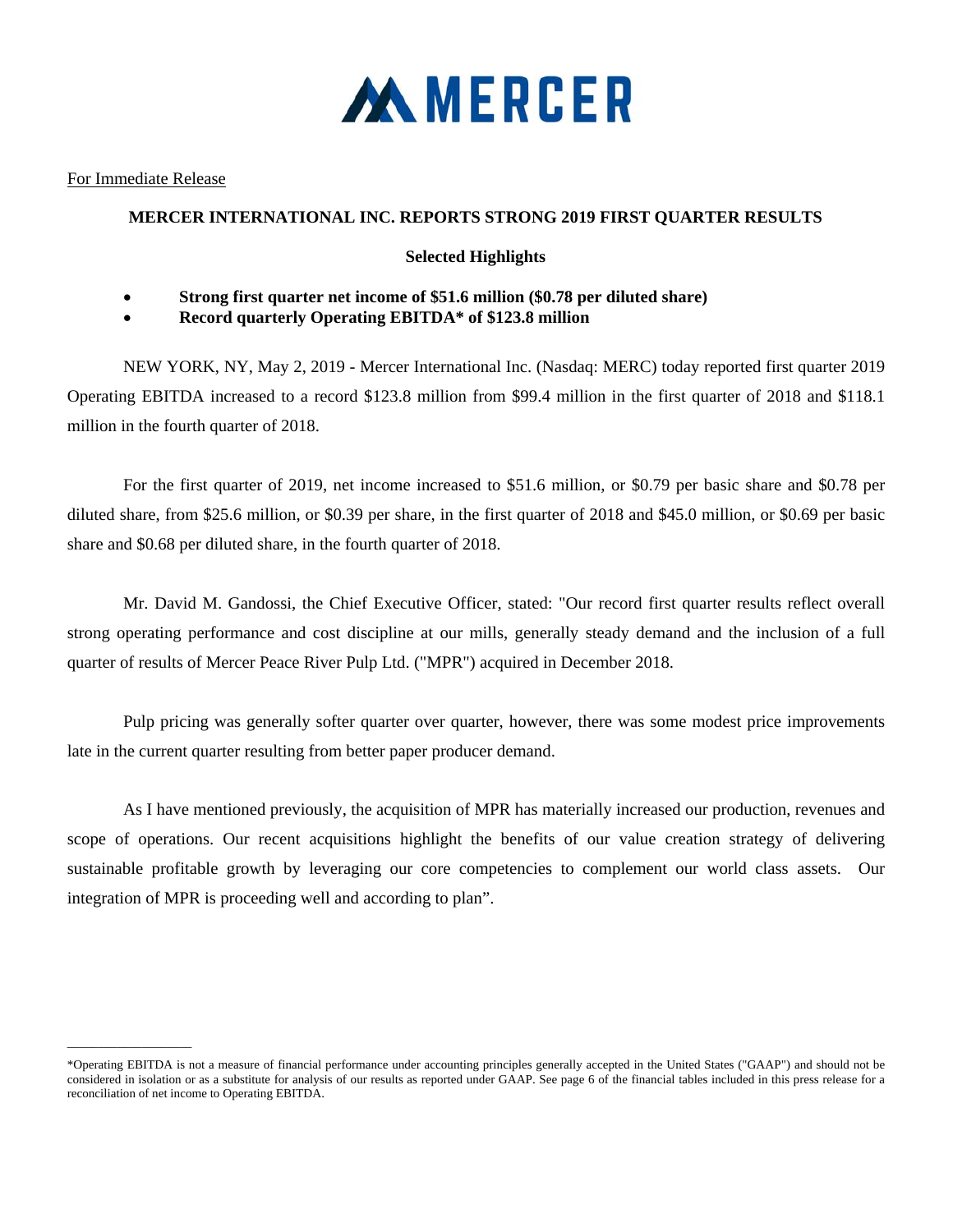|                             |    | Q1<br>2019 |     | Q4<br>$2018^{(1)}$                       |               | Q1<br>2018                |
|-----------------------------|----|------------|-----|------------------------------------------|---------------|---------------------------|
|                             |    |            |     | (in thousands, except per share amounts) |               |                           |
| Revenues                    | \$ | 483,950    | \$  | 412,225                                  | \$            | 367,903                   |
| Operating income            |    | 93,552     | S   | 90,997                                   | \$            | 76,048                    |
| <b>Operating EBITDA</b>     | \$ | 123,799    | \$  | 118,083                                  | \$            | 99,367                    |
| Loss on settlement of debt  | ъ  |            |     |                                          | \$            | $(21,515)$ <sup>(2)</sup> |
| Legal cost award            | Ф  |            | \$. |                                          | $\mathbb{S}$  | (6,951)                   |
| Acquisition commitment fee  | Ⴛ  |            | \$  | (5,250)                                  | \$            |                           |
| Net income                  | \$ | 51,616     | \$  | 45,009                                   | \$            | 25,649                    |
| Net income per common share |    |            |     |                                          |               |                           |
| Basic                       | Ф  | 0.79       | \$  | 0.69                                     | $\mathcal{S}$ | 0.39                      |
| Diluted                     |    | 0.78       | \$  | 0.68                                     | \$            | 0.39                      |

### **Consolidated Financial Highlights: Record Operating EBITDA**

(1) Results of MPR included from the date of acquisition on December 10, 2018.

(2) Redemption of 7.75% senior notes due 2022.

In the first quarter 2019 our operating income increased to \$93.6 million, or by approximately 3% from \$91.0 million in the fourth quarter of 2018, and approximately 23% from \$76.0 million in the same quarter of the prior year. The increase in the current quarter over the prior quarter is primarily due to the inclusion of a full quarter of results of MPR, lower maintenance and per unit fiber costs and higher pulp and lumber sales volumes partially offset by lower pulp sales realizations. The increase in the current quarter over the same quarter of the prior year is primarily due to inclusion of the results of MPR, the net positive impact of a stronger dollar on our euro denominated costs and expenses and higher pulp sales volumes partially offset by lower product sales realizations.

#### **Segment Results**

 $\overline{a}$ 

#### **Pulp: Record revenues and positive impact of a stronger dollar**

|                              | Three Months Ended March 31, |                |         |  |  |  |
|------------------------------|------------------------------|----------------|---------|--|--|--|
|                              | 2019                         | 2018           |         |  |  |  |
|                              |                              | (in thousands) |         |  |  |  |
| Pulp revenues                | 413.313                      |                | 290,551 |  |  |  |
| Energy and chemical revenues | 23.161                       |                | 23,684  |  |  |  |
| Operating income             | 93.520                       |                | 74.054  |  |  |  |

In the first quarter of 2019 pulp segment operating income increased by approximately 26% to \$93.5 million from \$74.1 million in the same quarter of 2018. The increase was primarily due to the positive impact of a strong dollar relative to the euro on our euro denominated costs and expenses and the inclusion of the results of MPR in the current quarter. NBSK pulp sales volumes increased by approximately 27% to 466,893 ADMTs in the current quarter from 367,074 ADMTs in the same quarter of 2018.

The NBSK pulp realized sales price decreased by approximately 3% to \$757 per ADMT in the first quarter of 2019 from \$783 per ADMT in the same quarter of the prior year due to lower overall demand in China. In China, demand from tissue producers was steady but there was a decline in demand from paper and packaging producers. Per unit fiber costs were generally flat in the current quarter compared to the same quarter of 2018. In Germany, the fiber market was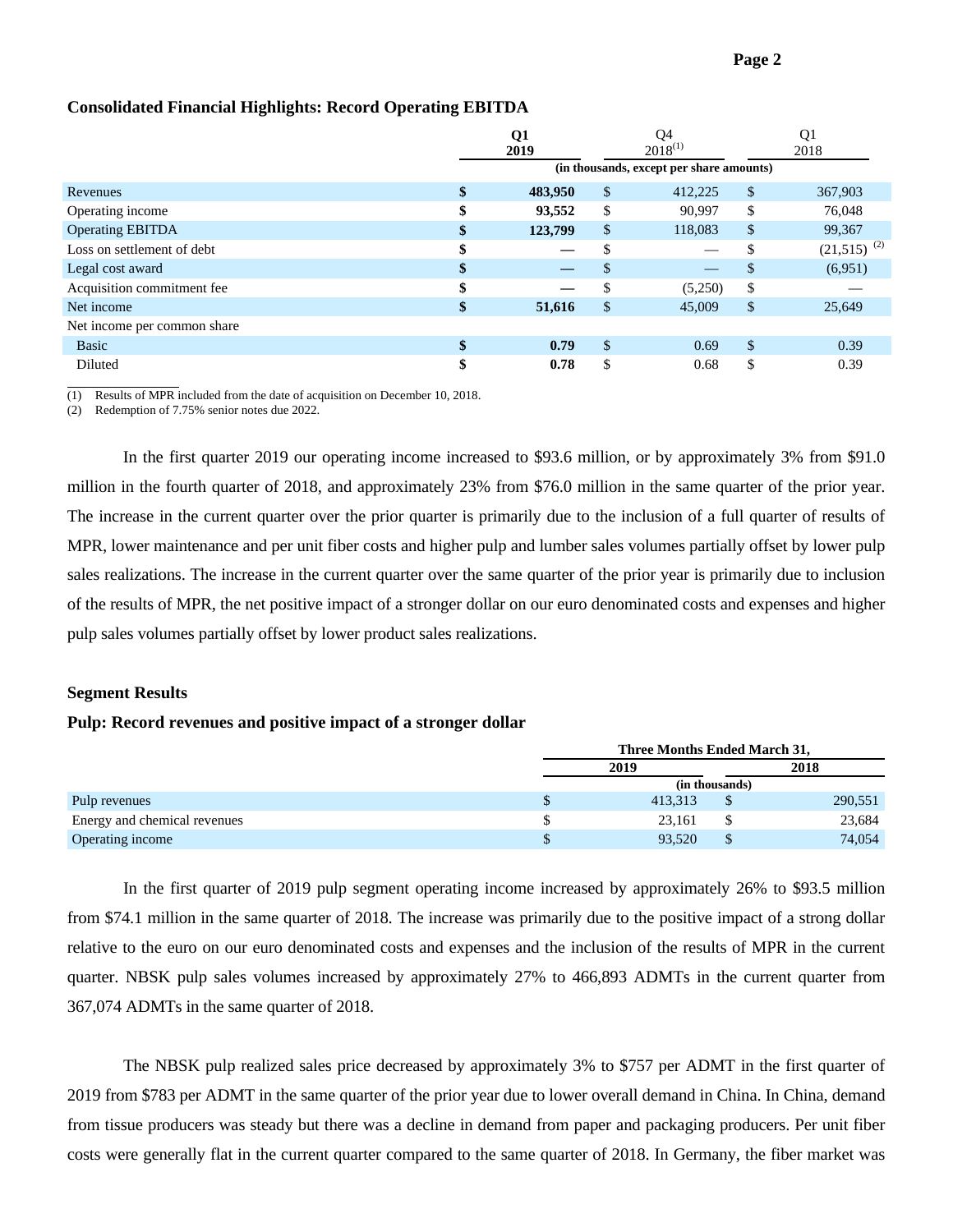stable due to the availability of storm and beetle damaged wood and the market in Celgar's fiber procurement basket remained tight due to strong demand. MPR's fiber costs were largely in line with prior quarter costs.

|                        | Three Months Ended March 31, |                |        |
|------------------------|------------------------------|----------------|--------|
|                        | 2019                         |                | 2018   |
|                        |                              | (in thousands) |        |
| Lumber revenues        | 39,163                       |                | 48,168 |
| Energy revenues        | 2,666                        | <sup>\$</sup>  | 2,781  |
| Wood residual revenues | 2,610                        | S              | 2,719  |
| Operating income       | 1,620                        |                | 2,982  |

### **Wood Products: Strong production offset by lower realized prices**

In the first quarter of 2019 our wood products segment had operating income of \$1.6 million compared to \$3.0 million in the same quarter of 2018. Average lumber sales realizations decreased by approximately 14% to \$359 per Mfbm in the first quarter of 2019 from approximately \$418 per Mfbm in the same quarter of 2018 primarily due to weakening in the U.S. lumber markets which started in the second half of 2018 as a result of high customer inventory levels. European lumber pricing also declined due to an increase in beetle and storm damaged wood entering the market which generally obtains lower prices. In the current quarter we also had modestly lower sales volumes due to the timing of shipments. Production increased approximately 8% to 110.7 MMfbm of lumber in the current quarter from 102.7 MMfbm in the same quarter of 2018. In the current quarter, per unit fiber costs decreased by approximately 21% from the same quarter of 2018 primarily as a result of the availability of storm and beetle damaged wood in the market and the positive impact of a stronger dollar on our euro denominated fiber costs.

### **Outlook**

We currently expect pulp markets to modestly strengthen with prices improving in the second half of the year. We believe that, in the second quarter of 2019, pulp producer inventories will decline due to continued steady demand in Europe and North America, modestly higher demand from paper producers in China and scheduled producer downtime. At the end of March 2019, world NBSK producer inventories were about 37 days' supply.

In Germany, we expect fiber costs for our pulp mills to decline in the second quarter as a result of the availability of storm damaged and beetle infested wood which is suitable for pulp production. In the second quarter, our 50% joint venture Cariboo mill has 12 days of scheduled maintenance downtime (which will reduce our production by approximately 5,800 ADMTs). In the second quarter we will also continue to be focused on executing against the identified synergies at MPR.

We currently expect lumber pricing in the second quarter to modestly increase due to seasonal increased demand from the U.S. lumber market.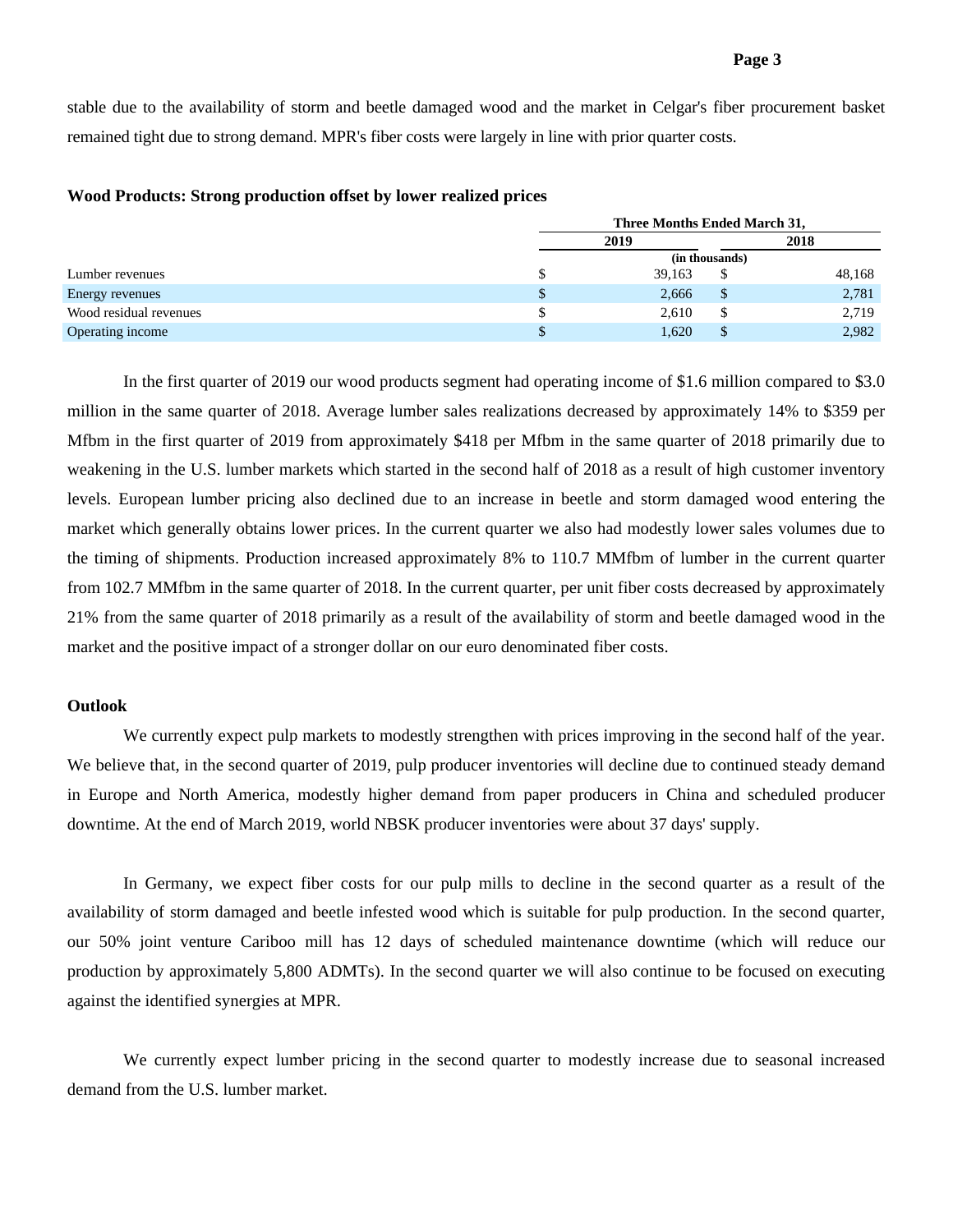### **Earnings Release Call**

 In conjunction with this release, Mercer International Inc. will host a conference call, which will be simultaneously broadcast live over the Internet. Management will host the call, which is scheduled for May 3, 2019 at 10:00 AM (Eastern Daylight Time). Listeners can access the conference call live and archived for 30 days over the Internet at https://edge.media-server.com/m6/p/3wco46ru or through a link on the company's home page at https://www.mercerint.com. Please allow 15 minutes prior to the call to visit the site and download and install any necessary audio software.

Mercer International Inc. is a global forest products company with operations in Germany and Canada with consolidated annual production capacity of 2.2 million tonnes of pulp and 550 million board feet of lumber. To obtain further information on the company, please visit its web site at https://www.mercerint.com.

*The preceding includes forward looking statements which involve known and unknown risks and uncertainties which may cause our actual results in future periods to differ materially from forecasted results. Words such as "expects", "anticipates", "projects", "intends", "designed", "will", "believes", "estimates", "may", "could" and variations of such words and similar expressions are intended to identify such forward-looking statements. Among those factors which could cause actual results to differ materially are the following: the highly cyclical nature of our business, raw material costs, our level of indebtedness, competition, foreign exchange and interest rate fluctuations, our use of derivatives, expenditures for capital projects, environmental regulation and compliance, disruptions to our production, market conditions and other risk factors listed from time to time in our SEC reports.* 

### APPROVED BY:

Jimmy S.H. Lee Executive Chairman (604) 684-1099

David M. Gandossi Chief Executive Officer (604) 684-1099

-FINANCIAL TABLES FOLLOW-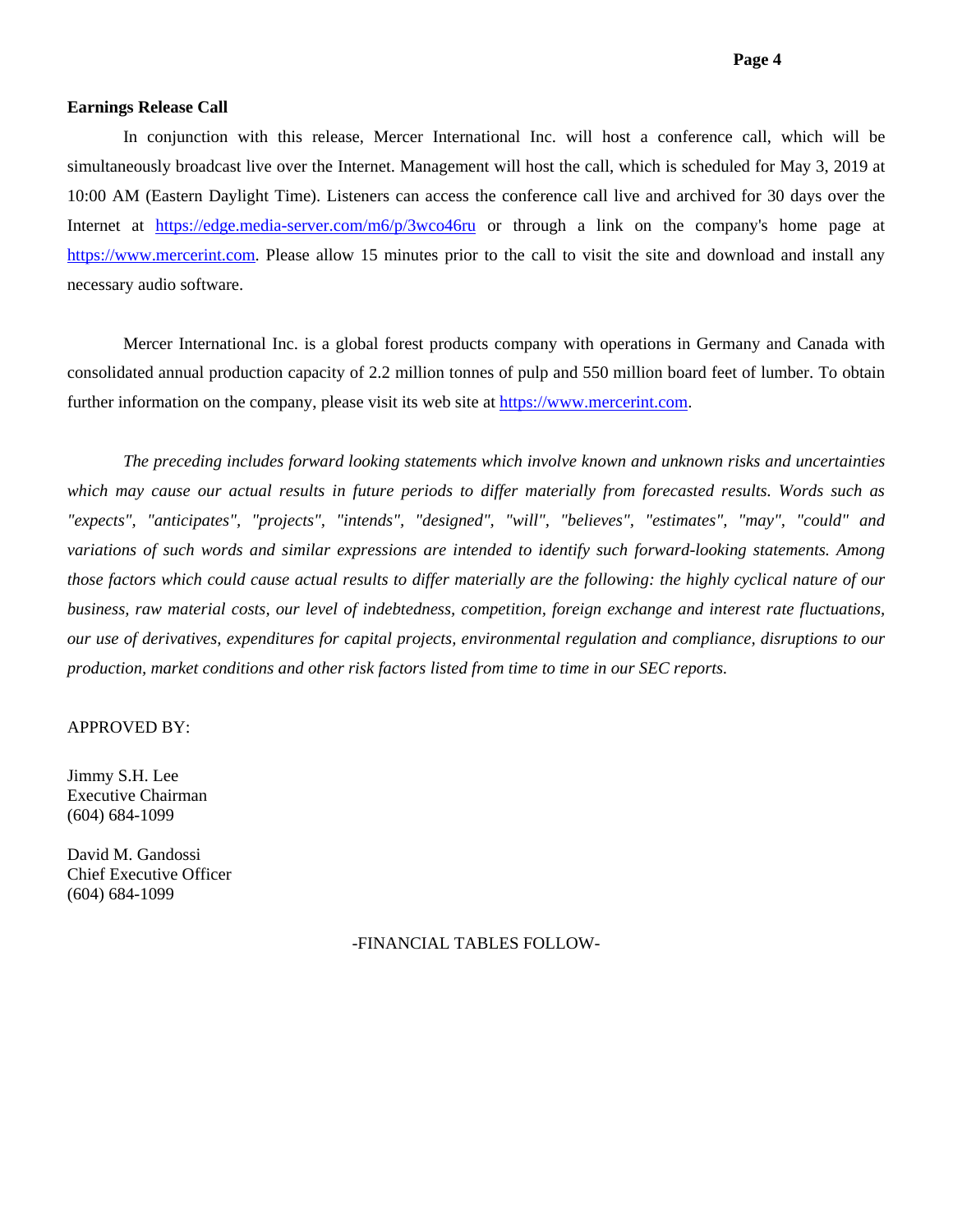# **Summary Financial Highlights**

|                                                     | Q <sub>1</sub><br>Q4<br>$2018^{(1)}$<br>2019 |                                          |           |    | Q <sub>1</sub><br>2018    |  |  |
|-----------------------------------------------------|----------------------------------------------|------------------------------------------|-----------|----|---------------------------|--|--|
|                                                     |                                              | (in thousands, except per share amounts) |           |    |                           |  |  |
| Pulp segment revenues                               | \$<br>436,474                                | \$                                       | 369,368   | \$ | 314,235                   |  |  |
| Wood products segment revenues                      | 44,439                                       |                                          | 42,379    |    | 53,668                    |  |  |
| Corporate and other revenues                        | 3,037                                        |                                          | 478       |    |                           |  |  |
| <b>Total revenues</b>                               | \$<br>483,950                                | \$                                       | 412,225   | \$ | 367,903                   |  |  |
|                                                     |                                              |                                          |           |    |                           |  |  |
| Pulp segment operating income                       | \$<br>93,520                                 | \$                                       | 94,532    | \$ | 74,054                    |  |  |
| Wood products segment operating income              | 1,620                                        |                                          | 669       |    | 2,982                     |  |  |
| Corporate and other operating loss                  | (1,588)                                      |                                          | (4,204)   |    | (988)                     |  |  |
| Total operating income                              | \$<br>93,552                                 | \$                                       | 90,997    | \$ | 76,048                    |  |  |
|                                                     |                                              |                                          |           |    |                           |  |  |
| Pulp segment depreciation and amortization          | \$<br>28,023                                 | \$                                       | 24,176    | \$ | 21,523                    |  |  |
| Wood products segment depreciation and amortization | 1,911                                        |                                          | 2,625     |    | 1,686                     |  |  |
| Corporate and other depreciation and amortization   | 313                                          |                                          | 285       |    | 110                       |  |  |
| Total depreciation and amortization                 | \$<br>30,247                                 | $\mathsf{\$}$                            | 27,086    | \$ | 23,319                    |  |  |
|                                                     |                                              |                                          |           |    |                           |  |  |
| <b>Operating EBITDA</b>                             | \$<br>123,799                                | \$                                       | 118,083   | \$ | 99,367                    |  |  |
| Loss on settlement of debt                          | \$                                           | \$                                       |           | \$ | $(21,515)$ <sup>(2)</sup> |  |  |
| Legal cost award                                    | \$                                           | \$                                       |           | \$ | (6,951)                   |  |  |
| Acquisition commitment fee                          | \$                                           | \$                                       | (5,250)   | \$ |                           |  |  |
| Provision for income taxes                          | \$<br>(24, 424)                              | \$                                       | (20, 457) | \$ | (9,581)                   |  |  |
| Net income                                          | \$<br>51,616                                 | \$                                       | 45,009    | \$ | 25,649                    |  |  |
| Net income per common share                         |                                              |                                          |           |    |                           |  |  |
| <b>Basic</b>                                        | \$<br>0.79                                   | \$                                       | 0.69      | \$ | 0.39                      |  |  |
| Diluted                                             | \$<br>0.78                                   | \$                                       | 0.68      | \$ | 0.39                      |  |  |
| Common shares outstanding at period end             | 65,651                                       |                                          | 65,202    |    | 65,171                    |  |  |

(1) Results of MPR included from the date of acquisition on December 10, 2018.

(2) Redemption of 7.75% senior notes due 2022.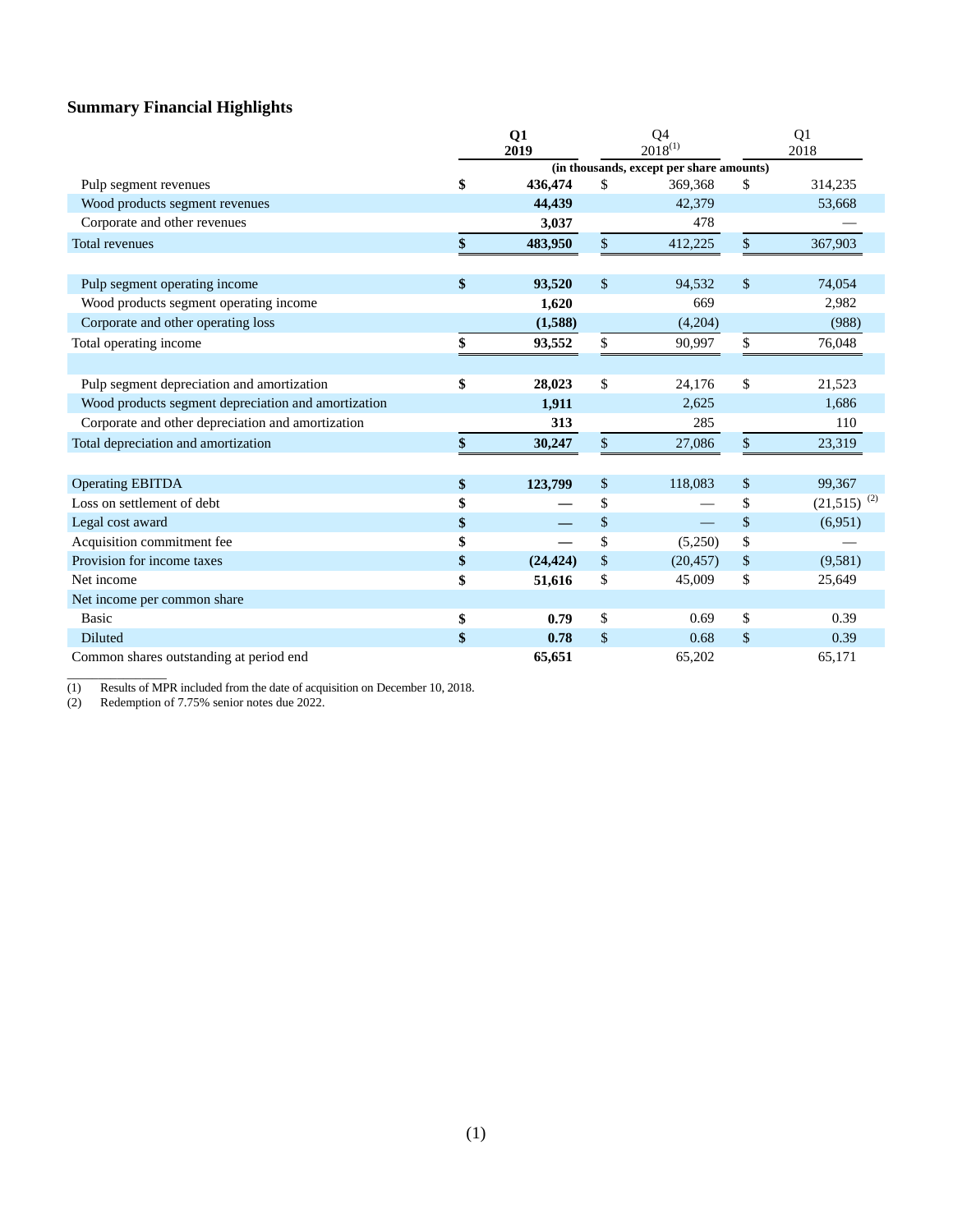## **Summary Operating Highlights**

|                                                          | Q1<br>2019   | Q <sub>4</sub><br>$2018^{(1)}$ | Q1<br>2018 |  |
|----------------------------------------------------------|--------------|--------------------------------|------------|--|
| <b>Pulp Segment</b>                                      |              |                                |            |  |
| Pulp production ('000 ADMTs)                             |              |                                |            |  |
| <b>NBSK</b>                                              | 460.6        | 413.6                          | 364.5      |  |
| <b>NBHK</b>                                              | 78.6         | 21.3                           |            |  |
| Annual maintenance downtime ('000 ADMTs)                 |              | 5.7                            |            |  |
| Annual maintenance downtime (days)                       |              | 3                              |            |  |
| Pulp sales ('000 ADMTs)                                  |              |                                |            |  |
| <b>NBSK</b>                                              | 466.9        | 392.7                          | 367.1      |  |
| <b>NBHK</b>                                              | 87.8         | 22.9                           |            |  |
| Average NBSK pulp list prices $(\frac{5}{ADMT})^{(2)}$   |              |                                |            |  |
| Europe                                                   | 1,105        | 1,205                          | 1,097      |  |
| China                                                    | 710          | 805                            | 910        |  |
| North America                                            | 1,380        | 1,428                          | 1,233      |  |
| Average NBHK pulp list prices (\$/ADMT) <sup>(2)</sup>   |              |                                |            |  |
| China                                                    | 687          | 763                            | 798        |  |
| North America                                            | 1,180        | 1,213                          | 1,077      |  |
| Average pulp sales realizations (\$/ADMT) <sup>(3)</sup> |              |                                |            |  |
| <b>NBSK</b>                                              | 757          | 830                            | 783        |  |
| <b>NBHK</b>                                              | 656          | 707                            |            |  |
| Energy production ('000 MWh)                             | (4)<br>560.5 | (4)<br>504.6                   | 438.0      |  |
| Energy sales ('000 MWh)                                  | (4)<br>211.8 | $213.9$ (4)                    | 175.7      |  |
| Average energy sales realizations (\$/MWh)               | 94           | 99                             | 107        |  |
|                                                          |              |                                |            |  |
| <b>Wood Products Segment</b>                             |              |                                |            |  |
| Lumber production (MMfbm)                                | 110.7        | 104.7                          | 102.7      |  |
| Lumber sales (MMfbm)                                     | 109.2        | 100.9                          | 115.1      |  |
| Average lumber sales realizations (\$/Mfbm)              | 359          | 369                            | 418        |  |
| Energy production and sales ('000 MWh)                   | 22.4         | 23.8                           | 20.6       |  |
| Average energy sales realizations (\$/MWh)               | 119          | 118                            | 135        |  |
| <b>Average Spot Currency Exchange Rates</b>              |              |                                |            |  |
| $\sqrt[3]{\epsilon^{5}}$                                 | 1.1354       | 1.1414                         | 1.2289     |  |
| $$ / CS^{(5)}$                                           | 0.7521       | 0.7577                         | 0.7904     |  |
|                                                          |              |                                |            |  |

(1) Results of MPR included from the date of acquisition on December 10, 2018.

(2) Source: RISI pricing report.

(3) Sales realizations after customer discounts, rebates and other selling concessions. Incorporates the effect of pulp price variations occurring between the order and shipment dates.

(4) Excludes energy production and sales relating to our 50% joint venture interest in the Cariboo Pulp and Paper mill which is accounted for as an equity investment.

(5) Average Federal Reserve Bank of New York Noon Buying Rates over the reporting period.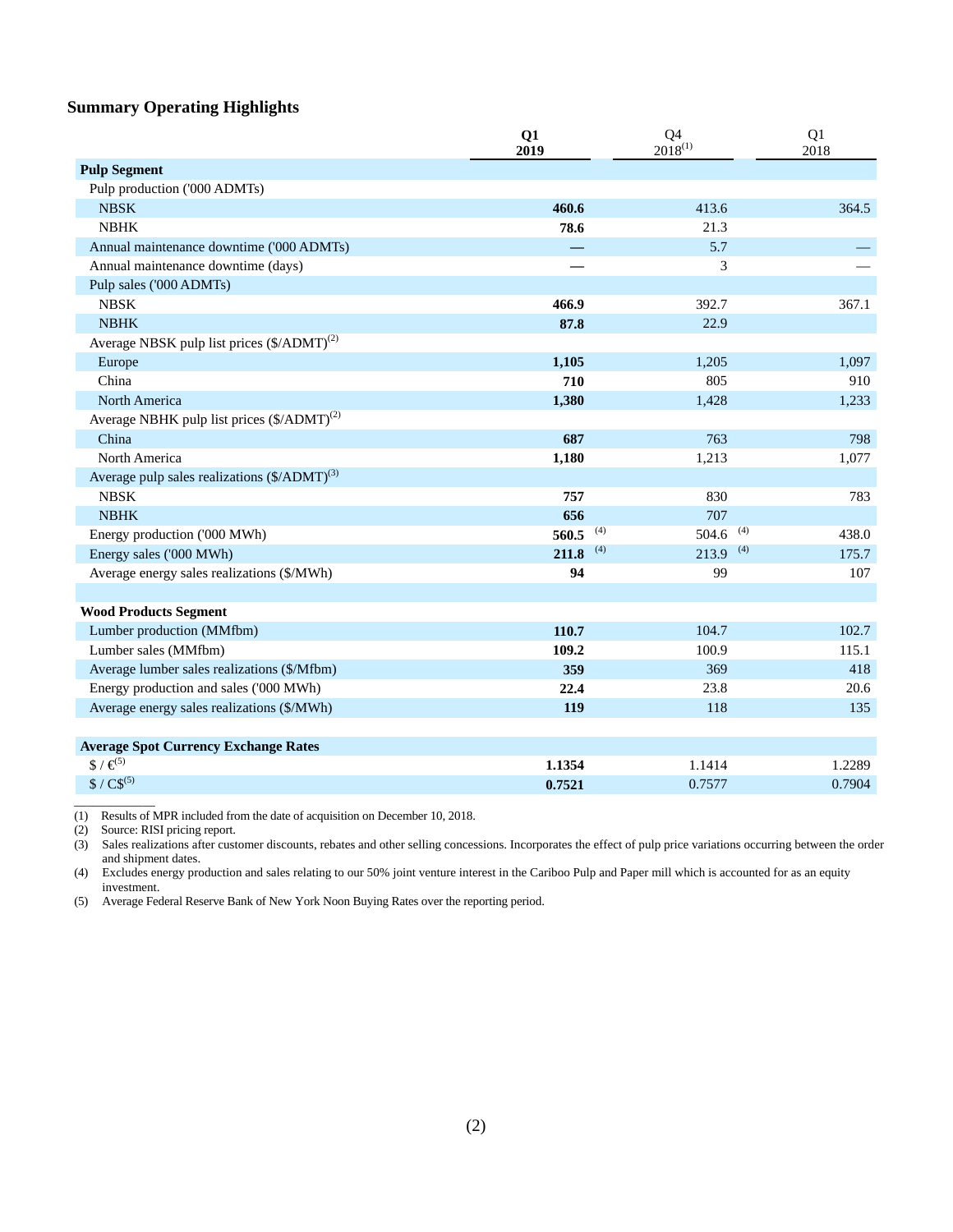# **INTERIM CONSOLIDATED STATEMENTS OF OPERATIONS**

**(Unaudited)** 

**(In thousands, except per share data)** 

|                                                        | <b>Three Months Ended March 31,</b> |           |  |  |
|--------------------------------------------------------|-------------------------------------|-----------|--|--|
|                                                        | 2019                                | 2018      |  |  |
|                                                        |                                     |           |  |  |
| Revenues                                               | \$<br>483,950<br>\$                 | 367,903   |  |  |
| Costs and expenses                                     |                                     |           |  |  |
| Cost of sales, excluding depreciation and amortization | 343,033                             | 254,285   |  |  |
| Cost of sales depreciation and amortization            | 30,136                              | 23,209    |  |  |
| Selling, general and administrative expenses           | 17,229                              | 14,361    |  |  |
| Operating income                                       | 93,552                              | 76,048    |  |  |
| Other income (expenses)                                |                                     |           |  |  |
| Interest expense                                       | (18, 551)                           | (12, 115) |  |  |
| Loss on settlement of debt                             |                                     | (21, 515) |  |  |
| Legal cost award                                       |                                     | (6,951)   |  |  |
| Other income (expenses)                                | 1,039                               | (237)     |  |  |
| Total other expenses, net                              | (17,512)                            | (40, 818) |  |  |
| Income before provision for income taxes               | 76,040                              | 35,230    |  |  |
| Provision for income taxes                             | (24, 424)                           | (9, 581)  |  |  |
| Net income                                             | \$<br>\$<br>51,616                  | 25,649    |  |  |
| Net income per common share                            |                                     |           |  |  |
| <b>Basic</b>                                           | \$<br>\$<br>0.79                    | 0.39      |  |  |
| <b>Diluted</b>                                         | \$<br>0.78<br>\$                    | 0.39      |  |  |
|                                                        |                                     |           |  |  |
| Dividends declared per common share                    | \$<br>0.125<br>\$                   | 0.125     |  |  |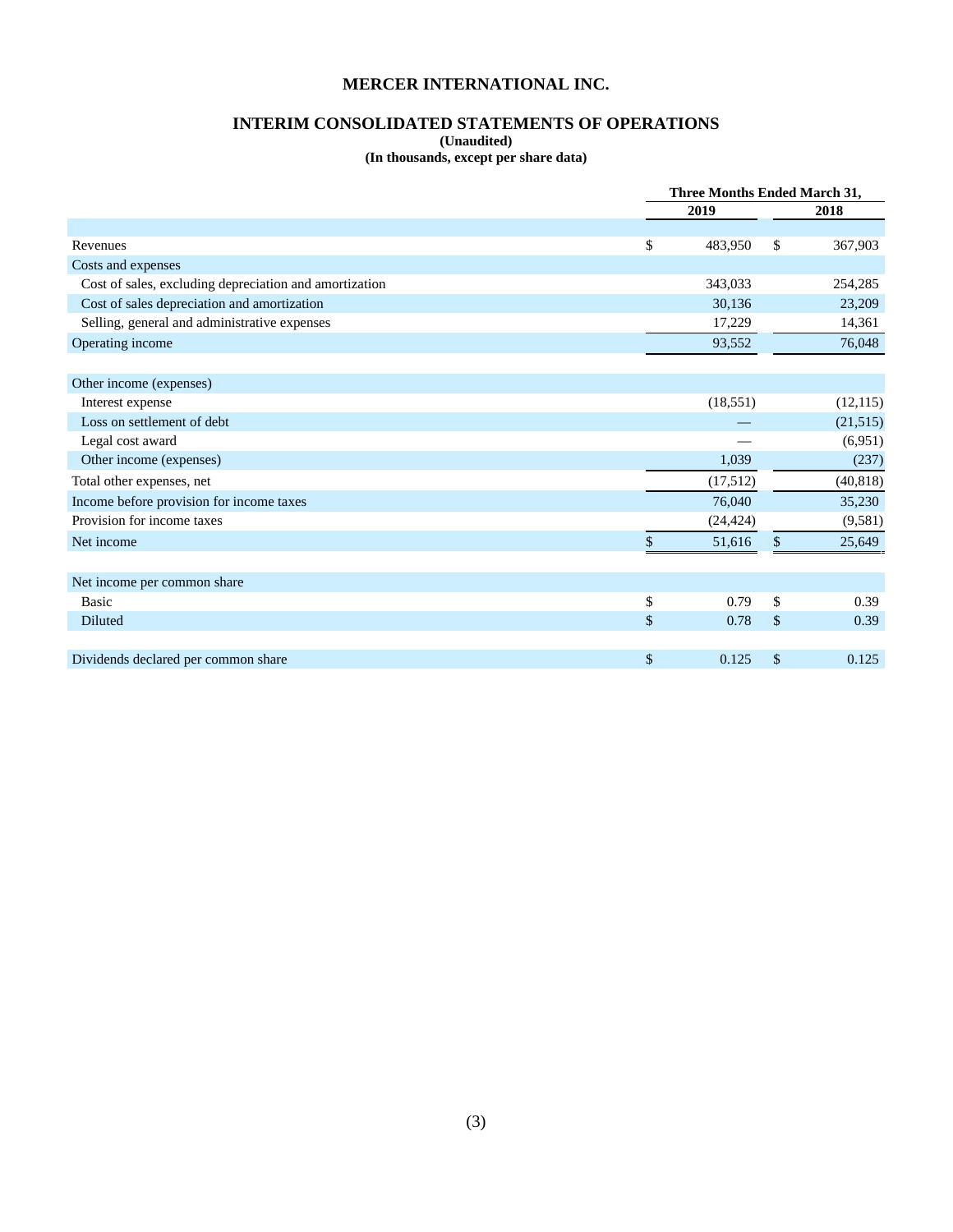# **INTERIM CONSOLIDATED BALANCE SHEETS**

**(Unaudited)** 

**(In thousands, except share and per share data)** 

|                                                         | March 31,<br>2019 |              | December 31,<br>2018 |  |
|---------------------------------------------------------|-------------------|--------------|----------------------|--|
| <b>ASSETS</b>                                           |                   |              |                      |  |
| Current assets                                          |                   |              |                      |  |
| Cash and cash equivalents                               | \$<br>233,234     | \$           | 240,491              |  |
| Accounts receivable                                     | 308,573           |              | 252,692              |  |
| Inventories                                             | 282,308           |              | 303,813              |  |
| Prepaid expenses and other                              | 19,636            |              | 13,703               |  |
| Total current assets                                    | 843,751           |              | 810,699              |  |
| Property, plant and equipment, net                      | 1,021,957         |              | 1,029,257            |  |
| Investment in joint ventures                            | 56,049            |              | 62,574               |  |
| Intangible assets, net                                  | 55,721            |              | 53,927               |  |
| Operating lease right-of-use assets                     | 14,581            |              |                      |  |
| Other long-term assets                                  | 19,985            |              | 17,904               |  |
| Deferred income tax                                     | 1,351             |              | 1,374                |  |
| <b>Total assets</b>                                     | \$<br>2,013,395   | $\mathbb{S}$ | 1,975,735            |  |
|                                                         |                   |              |                      |  |
| <b>LIABILITIES AND SHAREHOLDERS' EQUITY</b>             |                   |              |                      |  |
| <b>Current liabilities</b>                              |                   |              |                      |  |
| Accounts payable and other                              | \$<br>211,377     | \$           | 194,484              |  |
| Pension and other post-retirement benefit obligations   | 879               |              | 904                  |  |
| Total current liabilities                               | 212,256           |              | 195,388              |  |
|                                                         |                   |              |                      |  |
| Debt                                                    | 1,007,774         |              | 1,041,389            |  |
| Pension and other post-retirement benefit obligations   | 26,052            |              | 25,829               |  |
| Finance lease liabilities                               | 23,604            |              | 24,669               |  |
| Operating lease liabilities                             | 12,145            |              |                      |  |
| Other long-term liabilities                             | 14,118            |              | 13,924               |  |
| Deferred income tax                                     | 96,764            |              | 93,107               |  |
| <b>Total liabilities</b>                                | 1,392,713         |              | 1,394,306            |  |
|                                                         |                   |              |                      |  |
| Shareholders' equity                                    |                   |              |                      |  |
| Common shares \$1 par value; 200,000,000 authorized;    |                   |              |                      |  |
| 65,651,000 issued and outstanding $(2018 - 65,202,000)$ | 65,620            |              | 65,171               |  |
| Additional paid-in capital                              | 341,644           |              | 342,438              |  |
| Retained earnings                                       | 345,400           |              | 301,990              |  |
| Accumulated other comprehensive loss                    | (131,982)         |              | (128, 170)           |  |
| Total shareholders' equity                              | 620,682           |              | 581,429              |  |
| Total liabilities and shareholders' equity              | \$<br>2,013,395   | \$           | 1,975,735            |  |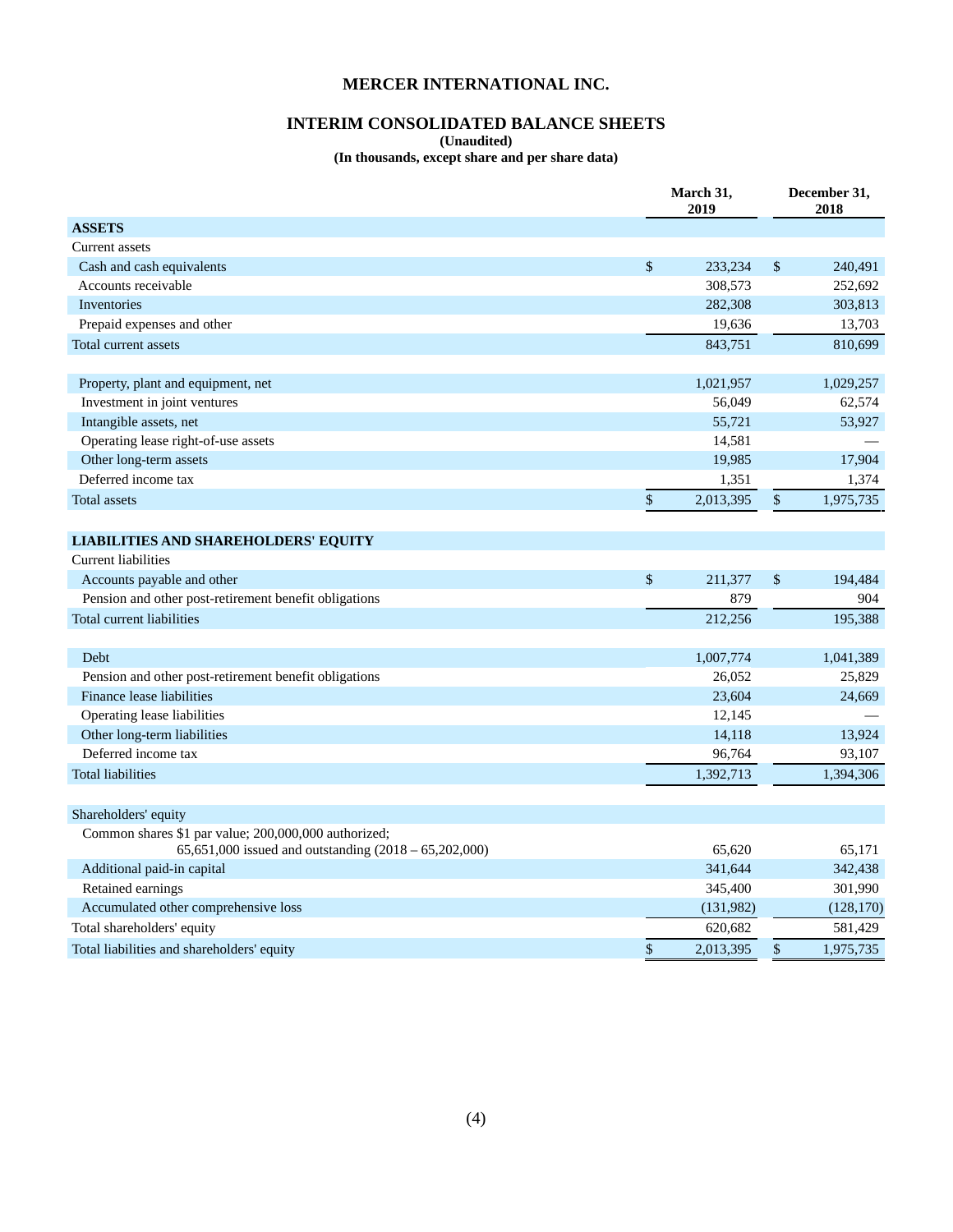## **INTERIM CONSOLIDATED STATEMENTS OF CASH FLOWS (Unaudited)**

**(In thousands)** 

|                                                                                    | Three Months Ended March 31, |           |    |            |
|------------------------------------------------------------------------------------|------------------------------|-----------|----|------------|
|                                                                                    |                              | 2019      |    | 2018       |
| Cash flows from (used in) operating activities                                     |                              |           |    |            |
| Net income                                                                         | \$                           | 51,616    | S  | 25,649     |
| Adjustments to reconcile net income to cash flows from operating activities        |                              |           |    |            |
| Depreciation and amortization                                                      |                              | 30,247    |    | 23,319     |
| Deferred income tax provision                                                      |                              | 3.639     |    | 4,812      |
| Loss on settlement of debt                                                         |                              |           |    | 21,515     |
| Defined benefit pension plans and other post-retirement benefit plan expense       |                              | 856       |    | 439        |
| Stock compensation expense (recovery)                                              |                              | (345)     |    | 193        |
| Other                                                                              |                              | 441       |    | 820        |
| Defined benefit pension plans and other post-retirement benefit plan contributions |                              | (1, 158)  |    | (45)       |
| Changes in working capital                                                         |                              |           |    |            |
| Accounts receivable                                                                |                              | (56, 353) |    | (5,132)    |
| Inventories                                                                        |                              | 21,141    |    | (6,822)    |
| Accounts payable and accrued expenses                                              |                              | (173)     |    | 18,027     |
| Other                                                                              |                              | (7, 725)  |    | (6,398)    |
| Net cash from (used in) operating activities                                       |                              | 42,186    |    | 76,377     |
| Cash flows from (used in) investing activities                                     |                              |           |    |            |
| Purchase of property, plant and equipment                                          |                              | (19, 389) |    | (16, 184)  |
| Purchase of intangible assets                                                      |                              | (316)     |    | (167)      |
| Other                                                                              |                              | (261)     |    |            |
| Net cash from (used in) investing activities                                       |                              | (19,966)  |    | (16,351)   |
| Cash flows from (used in) financing activities                                     |                              |           |    |            |
| Redemption of senior notes                                                         |                              |           |    | (317, 439) |
| Proceeds from (repayment of) revolving credit facilities, net                      |                              | (33,672)  |    | 20,071     |
| Dividend payments                                                                  |                              |           |    | (8,127)    |
| Payment of debt issuance costs                                                     |                              | (509)     |    | (1,390)    |
| Proceeds from government grants                                                    |                              | 6,320     |    |            |
| Other                                                                              |                              | (862)     |    | (848)      |
| Net cash from (used in) financing activities                                       |                              | (28, 723) |    | (307, 733) |
| Effect of exchange rate changes on cash and cash equivalents                       |                              | (754)     |    | 535        |
| Net decrease in cash and cash equivalents                                          |                              | (7,257)   |    | (247, 172) |
| Cash and cash equivalents, beginning of period                                     |                              | 240,491   |    | 460,738    |
| Cash and cash equivalents, end of period                                           | \$                           | 233,234   | \$ | 213,566    |